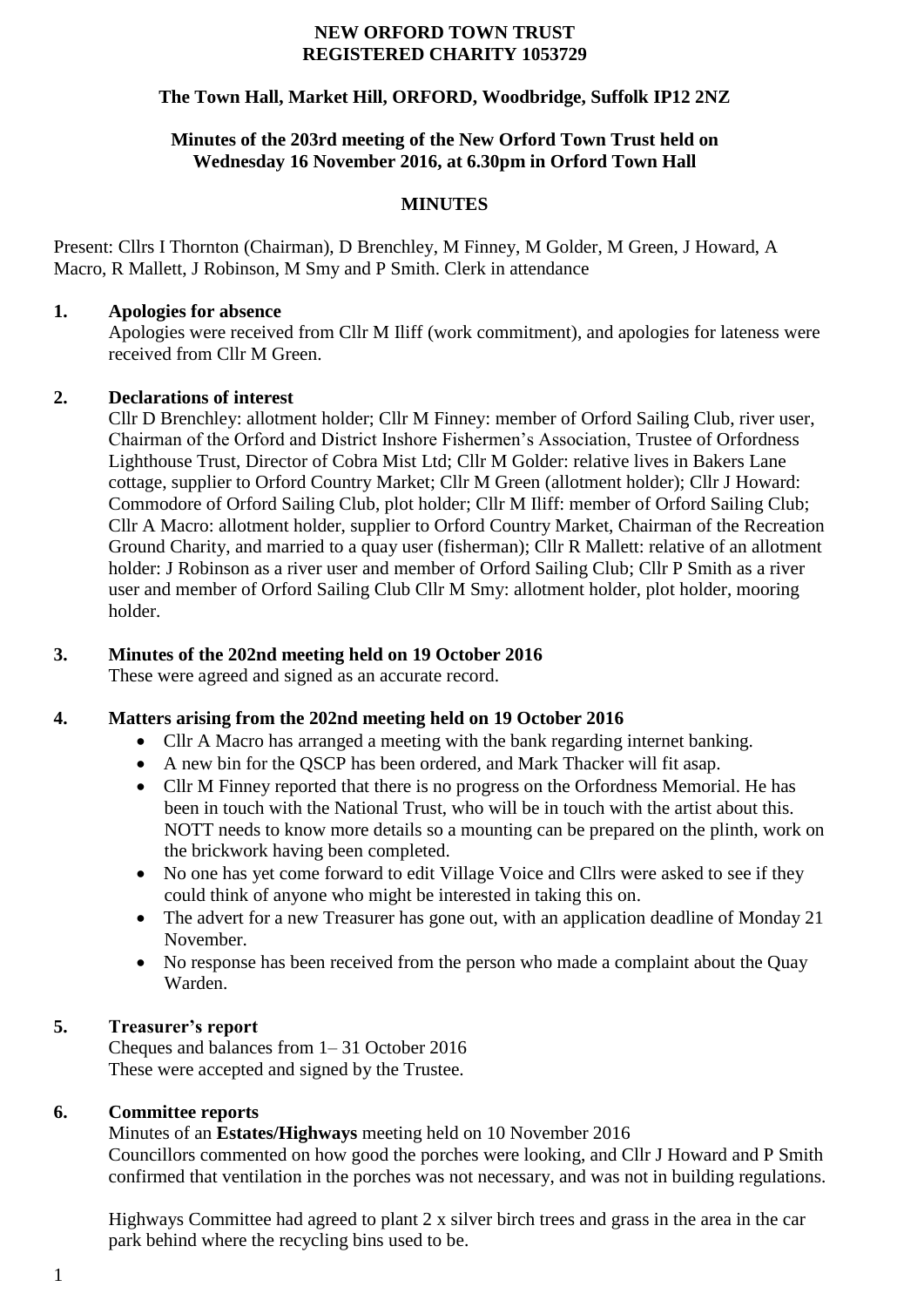Cllr J Howard explained that the Committee had asked him to meet with a couple of building contractors to see what work might be considered to upgrade the Quay Street Car Park toilets. The toilets are somewhat outdated and not easy to keep clean. Once some ideas have been looked at the Committee will consider costings and make a decision about when to budget for any work.

At 6.46pm Cllr M Green entered the meeting.

Minutes of a **Riverside** meeting held on 24 October 2016 The hoist is yet to go on Ebay. Cllr J Robinson will sort this out.

A Moore should begin work on the planking on the Quay at the beginning of December when the tides are right.

More clearance work has taken place around the pond, and the Committee has agreed to ask Chris Green to source 3 x alder trees for the river bank.

It was reported that Glen Rose will be working on the concrete plinth for the riverside bin area next week. Cllrs J Howard and J Robinson will check the measurements.

Stony Ditch: possibility of newspaper article: Cllr I Thornton explained that after his letter to Mr Peter Riches had been returned, the same bundle of papers had been sent to the Crown Estates' representative Iain Mills. No reply has been received to date. If the reply is negative, it is understood that the East Anglian Daily Times might be interested in putting together a newspaper article which might help NOTT's cause.

Mr Simper has not been seen on the river recently.

#### **7. General Trust business**

- Clerk's report on outstanding matters: Birketts are still chasing the National Trust re outstanding issues
- Recording of NOTT meetings: after discussion the Cllr I Thornton proposed that NOTT meetings should be recorded, and kept for a period of 6 months, after which time they would be deleted, and that this system should be trialled for a year. This was seconded by Cllr M Golder and agreed unanimously.
- Cllr M Smy had attended a meeting of Orford and District Inshore Fishermen's Association with Natural England (NE) regarding the proposed Alde and Ore Marine Conservation Zone, which is currently in a period of pre-consultation. He reported that NE didn't seem to realise that NOTT had ownership of part of the river bed. Cllr M Smy queried how any byelaws imposed might be enforced, and it seems that IFCA would have the power to do this. NE also wants to extend the protection of Orford Ness to 5m below the high water mark, which would impinge on NOTT's ownership of the river bed, which extends to mean high water. Cllr M Finney had organised the meeting with ODIFA to show the fishermen's engagement with the issue, and suggested that NE should be asked to come to speak with NOTT about the proposed MCZ and the implications it would have for our part of the river. It was agreed that the Clerk should contact Natural England to see if they can come to meet with the Trustee to discuss any issues. Cllr M Finney is the Parish Council's representative on the AOEP, and Cllr M Smy is happy to represent the fishermen. It was agreed that Cllr P Smith would represent NOTT in any future meetings. **ACTION Clerk to arrange a meeting with Natural England**

It was pointed out that the last time the Alde and Ore was suggested as an MCZ Therese Coffey was very supportive of those who were against the proposal, and she is now a minister in Defra. It was agreed that she should be contacted again regarding this.

 Letter from Orford Business Association regarding the Orford website. The letter informs NOTT that OBA has decided to tighten up its charges, and if NOTT wishes its pages to